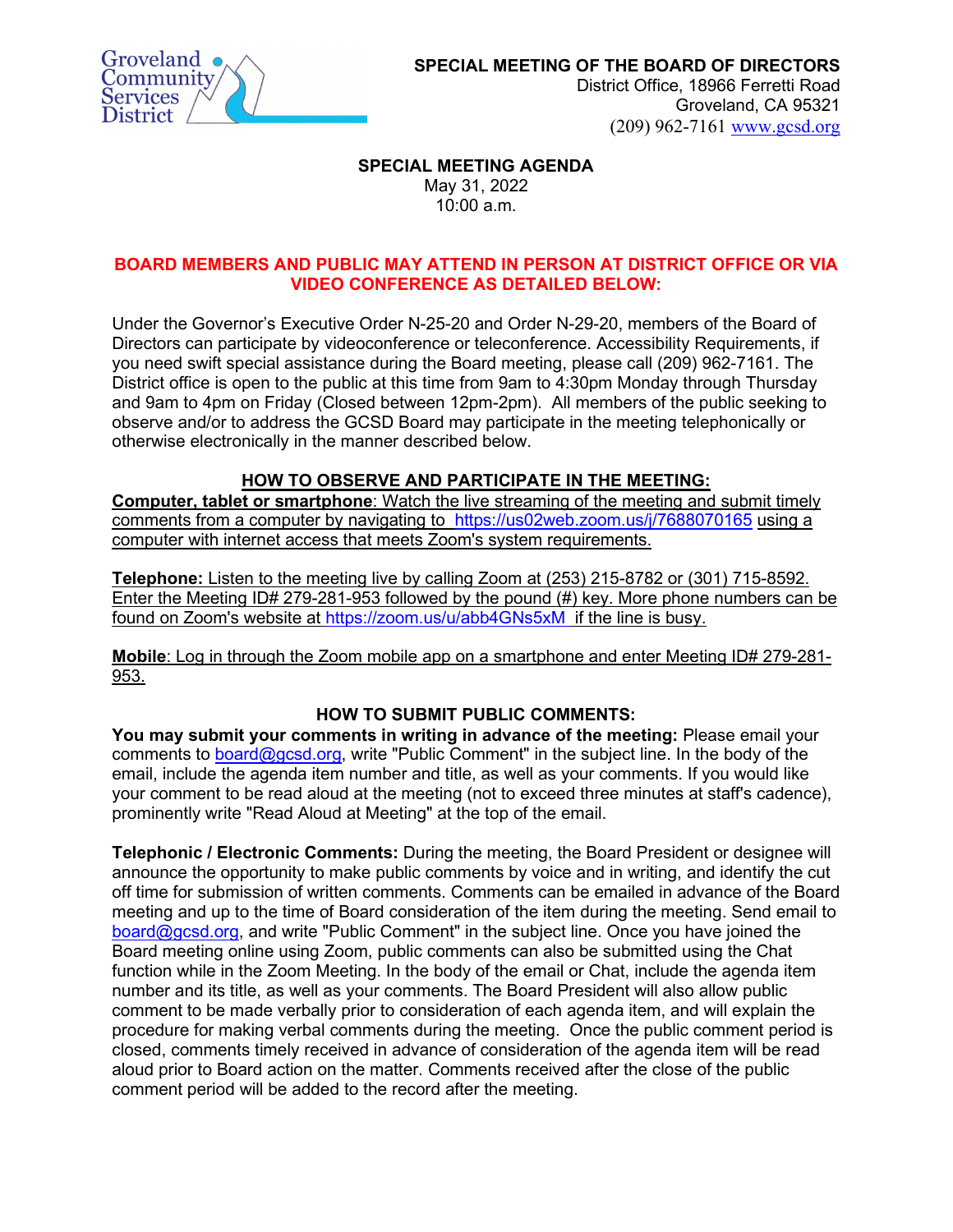# **ACCESSIBILITY INFORMATION:**

Board Meetings are accessible to people with disabilities and others who need assistance. Individuals who need special assistance or a disability-related modification or accommodation (including auxiliary aids or services) to observe and/or participate in this meeting and access meeting-related materials should contact Rachel Pearlman, Board Secretary, as far in advance of the meeting as possible at (209) 962-7161 or [rpearlman@gcsd.org.](mailto:rpearlman@gcsd.org) Advanced notification will enable the District to swiftly resolve such requests to ensure accessibility.

### **PUBLIC RECORDS:**

Public records that relate to any item on the open session agenda for a meeting are available for public inspection. Those records that are distributed after the agenda posting deadline for the meeting are available for public inspection at the same time they are distributed to all or a majority of the members of the Board. The Board has designated the District's website located at [https://www.gcsd.org](https://www.gcsd.org/) as the place for making those public records available for inspection. The documents may also be obtained by calling the District office.

ALL AGENDA MATERIAL ARE AVAILABLE ON THE DISTRICT WEBSITE AT [WWW.GCSD.ORG](http://www.gcsd.org/) OR MAY BE INSPECTED IN THE GROVELAND COMMUNITY SERVICES DISTRICT OFFICE AT 18966 FERRETTI ROAD, GROVELAND, CALIFORNIA

Any person who has any questions concerning this agenda may contact the District Secretary. In compliance with the Americans with Disabilities Act, if you need special assistance to participate in this meeting, please contact the District at 209-962-7161. Notification 48 hours prior to the meeting will enable the District to make reasonable arrangements to ensure accessibility to this meeting. (28FR35.102-35.104 ADA Title 11)